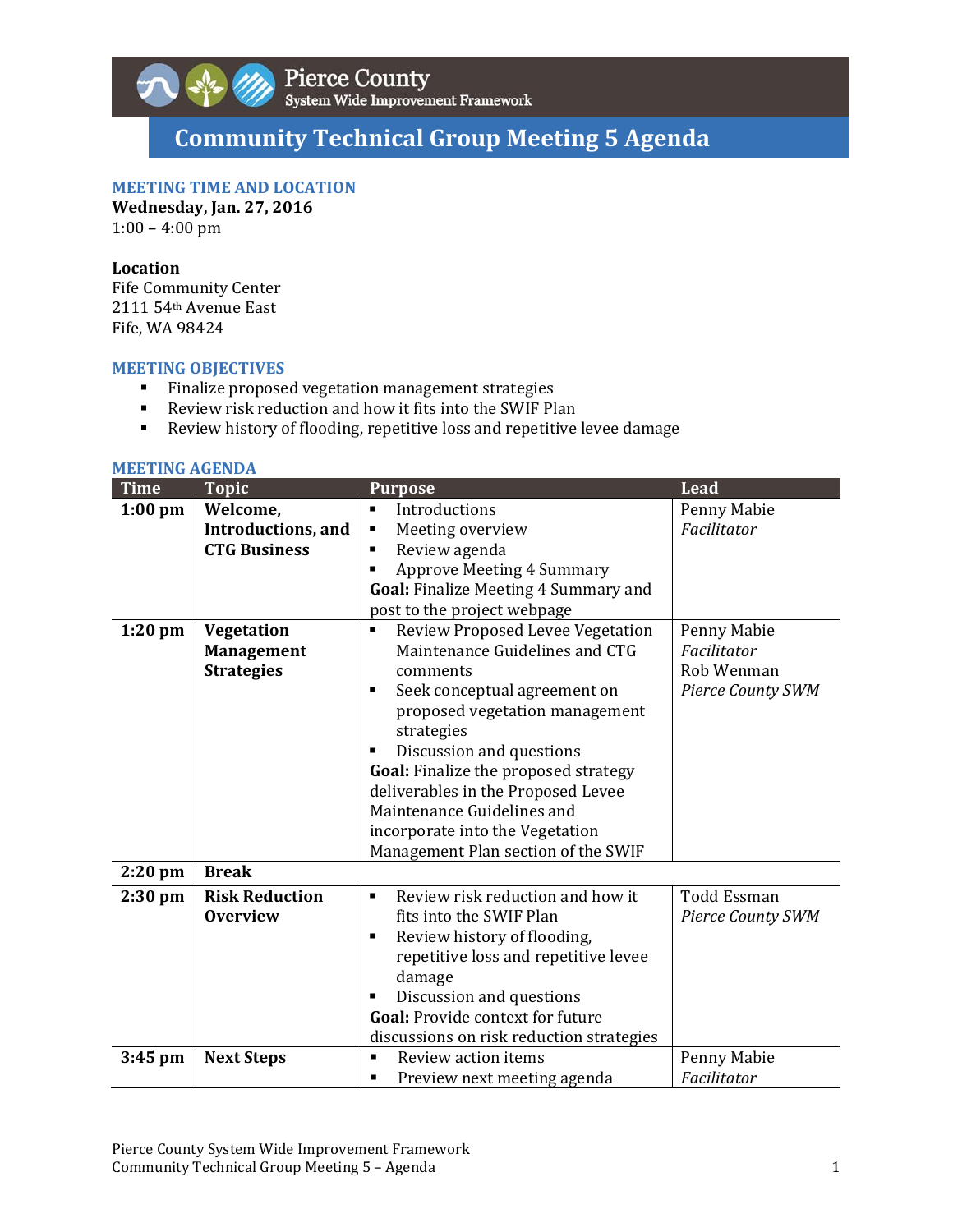| Time | <b>Topic</b>             | Purpose | Lead        |
|------|--------------------------|---------|-------------|
|      | 3:55 pm   Public Comment |         | Penny Mabie |
|      |                          |         | Facilitator |
|      |                          |         |             |

**4:00 pm Adjourn**

### **COMMUNITY TECHNICAL GROUP MEMBERS**

| <b>Chrissy Cooley</b>   | Agricultural Round Table                        |
|-------------------------|-------------------------------------------------|
| Russ Blount             | City of Fife                                    |
| J.C. Hungerford         | City of Orting (Parametrix)                     |
| <b>Steve Carstens</b>   | City of Puyallup                                |
| Ryan Windish            | City of Sumner                                  |
| Karen Walter            | Muckleshoot Indian Tribe                        |
| Martin Fox              | Muckleshoot Indian Tribe                        |
| David Molenaar          | National Oceanic and Atmospheric Administration |
| George Walter           | Nisqually Indian Tribe                          |
| Ryan Mello              | <b>Pierce Conservation District</b>             |
| <b>Hugh Taylor</b>      | Pierce County Council's Office                  |
| <b>Jill Bushnell</b>    | <b>Pierce County Emergency Management</b>       |
| Kimberly Freeman        | Pierce County Parks and Recreation              |
| Jeff Mann               | Pierce County Planning and Land Services        |
| <b>Bill Sullivan</b>    | <b>Puyallup Tribe of Indians</b>                |
| Russ Ladley             | <b>Puyallup Tribe of Indians</b>                |
| Charles Ifft            | US Army Corps of Engineers                      |
| <b>Shirley Burgdorf</b> | US Fish & Wildlife Service                      |
| Jeffree Stewart         | <b>Washington Department of Ecology</b>         |
| Doug Wiedemeier         | Washington Department of Fish and Wildlife      |

# **COMMUNITY TECHNICAL GROUP GROUND RULES**

- $\blacksquare$  Treat one another with civility
- Respect each other's perspectives
- **EXECUTE:** Listen and participate actively
- Honor each other's time by being succinct and to the point
- Express yourself in terms of your needs and interests and the outcomes you wish to achieve
- **Silence electronic devices during meetings**

# **COMMUNITY TECHNICAL GROUP MEETING SCHEDULE**

| <b>February 17, 2016</b>                           | Meeting 6  |  |
|----------------------------------------------------|------------|--|
| <b>February 24, 2016</b>                           | Meeting 7  |  |
| March 16, 2016                                     | Meeting 8  |  |
| March 23, 2016                                     | Meeting 9  |  |
| April 10, 2016                                     | Meeting 10 |  |
| Additional meetings dates may be added, as needed. |            |  |